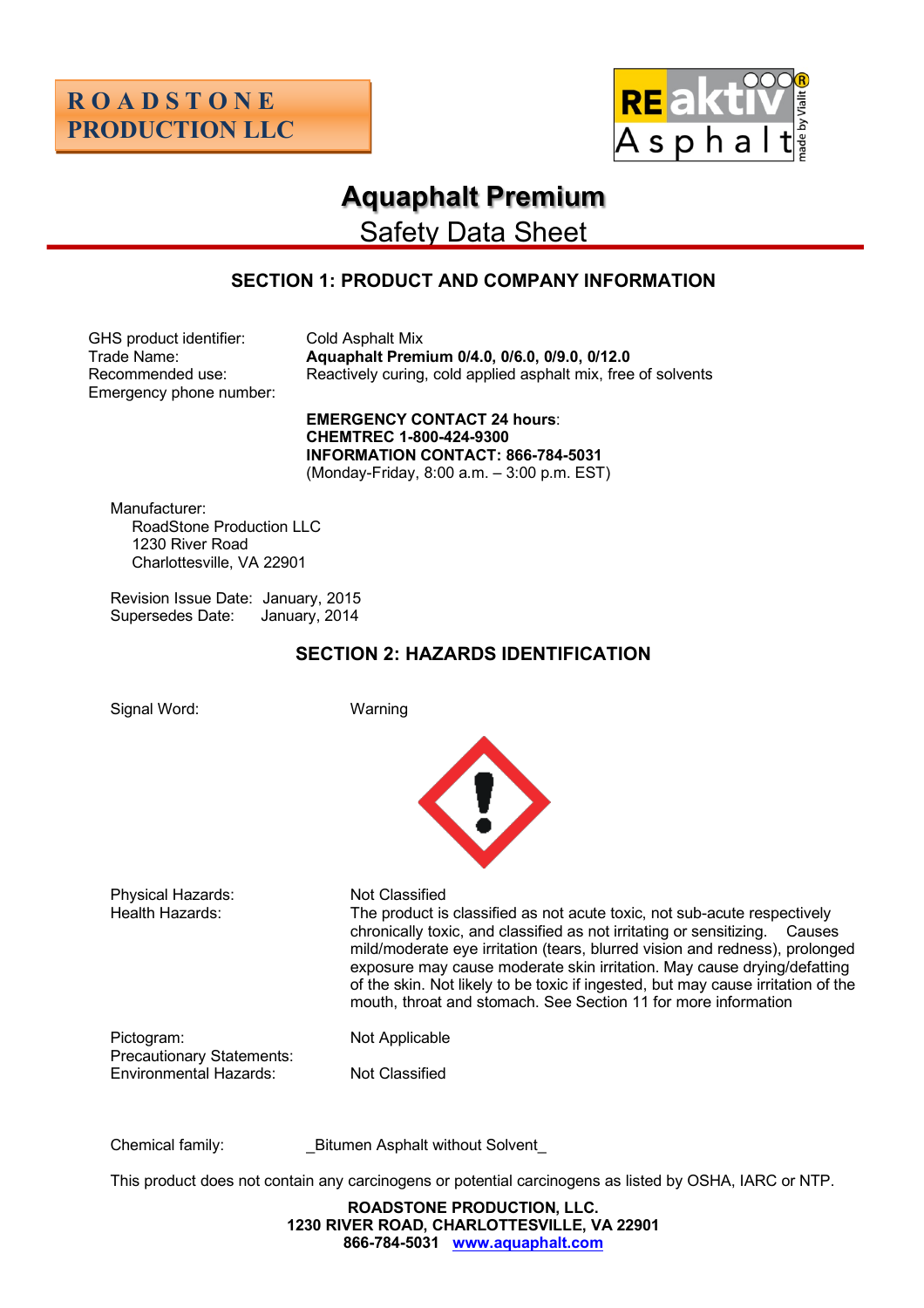While this material is not considered hazardous by the OSHA Hazard Communication Standard (29 CFR 1910.1200), this MSDS contains valuable information critical to the safe handling and proper use of the product. This MSDS should be retained and available for employees and other users of this product.

Potential Environmental Effects: See Section 12 for more information

#### **SECTION 3: COMPOSITION, INFORMATION ON INGREDIENTS**

| Component           | CAS #          | % by Wt.    |
|---------------------|----------------|-------------|
| Mineral aggregates  | not applicable | $92 - 94\%$ |
| OMV Bitumen 106/220 | 8052-42-4      | $6 - 8%$    |

HAZARDS DISCLOSURE: This product contains no known hazardous materials as defined by the OSHA Hazard Communication Standard 29 CFR 1910.1200.

#### **SECTION 4: FIRST AID MEASURES**

| Eye contact:  | Rinse opened eye for several minutes under running water; consult a physician.                                                     |
|---------------|------------------------------------------------------------------------------------------------------------------------------------|
| Skin contact: | Remove contaminated clothing and wash before reuse. Wash skin with soap and                                                        |
|               | water. Get medical attention if irritation develops.                                                                               |
| Inhalation:   | Not relevant.                                                                                                                      |
| Ingestion:    | Do NOT induce vomiting. Do NOT administer anything by mouth to unconscious<br>person. Offer water to drink. Get medical attention. |

Note to Physicians: Not relevant.

#### **SECTION 5: FIRE FIGHTING MEASURES**

| Suitable Extinguishing Media:   | Foam, powder, water spray                                   |
|---------------------------------|-------------------------------------------------------------|
| Unsuitable Extinguishing Media: | Water stream                                                |
| Products of Combustion:         | Not applicable                                              |
| Specific firefighting methods:  | No specific methods required                                |
| Specific protective devices:    | Self-contained breathing apparatus                          |
| Specific hazards:               | No specific hazards known                                   |
| Protection of Firefighters:     | Firefighters should wear self-contained breathing apparatus |
|                                 | and full fire-fighting turnout gear.                        |

#### **SECTION 6: ACCIDENTAL RELEASE MEASURES**

| Personal precautionary measures:                                 | No special measures required.                                                          |
|------------------------------------------------------------------|----------------------------------------------------------------------------------------|
| Environmental precautionary measures: Observe usual precautions. |                                                                                        |
| Methods for cleaning up:                                         | Collect mechanically.                                                                  |
| Other Information:                                               | Spills of this material do not need to be reported to the National<br>Response Center. |

#### **SECTION 7: HANDLING AND STORAGE**

**Handling** 

Keep away from heat, sparks and flame - do not smoke - Do not get in eyes. Do not breathe vapor. Avoid prolonged contact with skin.

Storage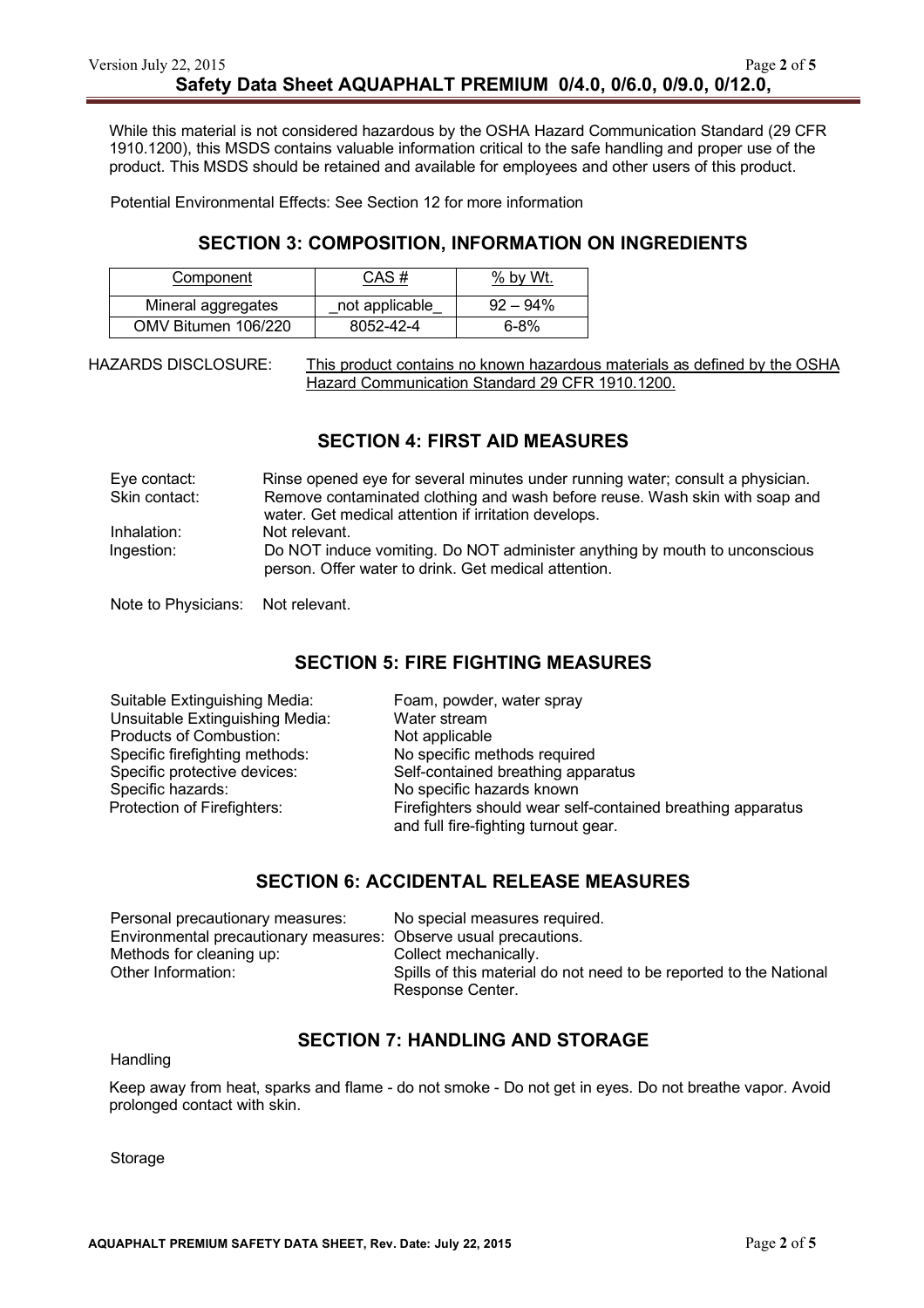Requirements on storage rooms and containers: Store in weather / sun protected area! Keep container well closed, material cures by exposure to air. Product residue may remain in empty containers. Observe all label precautions until container is cleaned, reconditioned or destroyed.

Information about storage in a common storage facility: Not relevant Further information about storage conditions: Store in weather / sun protected area Storage class according to VCI: Not relevant. Appropriate application(s): For patching up asphalt and concrete

# **SECTION 8: EXPOSURE CONTROLS/PERSONAL PROTECTION**

Exposure Guidelines Component 1: Not established. Component 2: Not established.

Engineering measures: No special requirement.

Components with critical values that require inspection at the place of work: The product does not contain any relevant quantities of material with critical values, which have to be monitored at a work place.

Eye/face protection: Not required

Skin protection: Wear suitable work gloves.

Respiratory protection: Not required

General Hygiene Considerations: Wash thoroughly after handling. Have eye-wash facilities immediately available. Do not eat, drink and smoke while working.

## **SECTION 9: PHYSICAL AND CHEMICAL PROPERTIES**

Appearance: black, solid Odor: characteristic<br>Odor threshold: Not available Odor threshold: Physical state: mineral – binder - mix pH - value: not relevant Freezing point: not relevant Boiling point: not relevant Flash point: not relevant Flammability: not relevant Upper Flammability Limit: not relevant Lower Flammability Limit: not relevant Vapor pressure at 20 °C/68 °F [mmHg]: not relevant Vapor Density at  $25^{\circ}$  C [g/ cm<sup>3</sup>]: ]: 2-2.5 Solubility in water at 20°C/68 °F: not relevant Solubility in fat at 20 °C°C/68 °F: not relevant Auto-ignition Temperature: Not available. Dynamic viscosity at 20° C°C/68 °F [mPas]: not relevant Percent Volatile, wt. %: 0 Volatile Organic Compound (VOC) content, wt. %: \_0\_ Fire promoting properties [°C]: product is not oxidizing Danger of explosion [°C]: product is not explosive

# **SECTION 10: STABILITY AND REACTIVITY**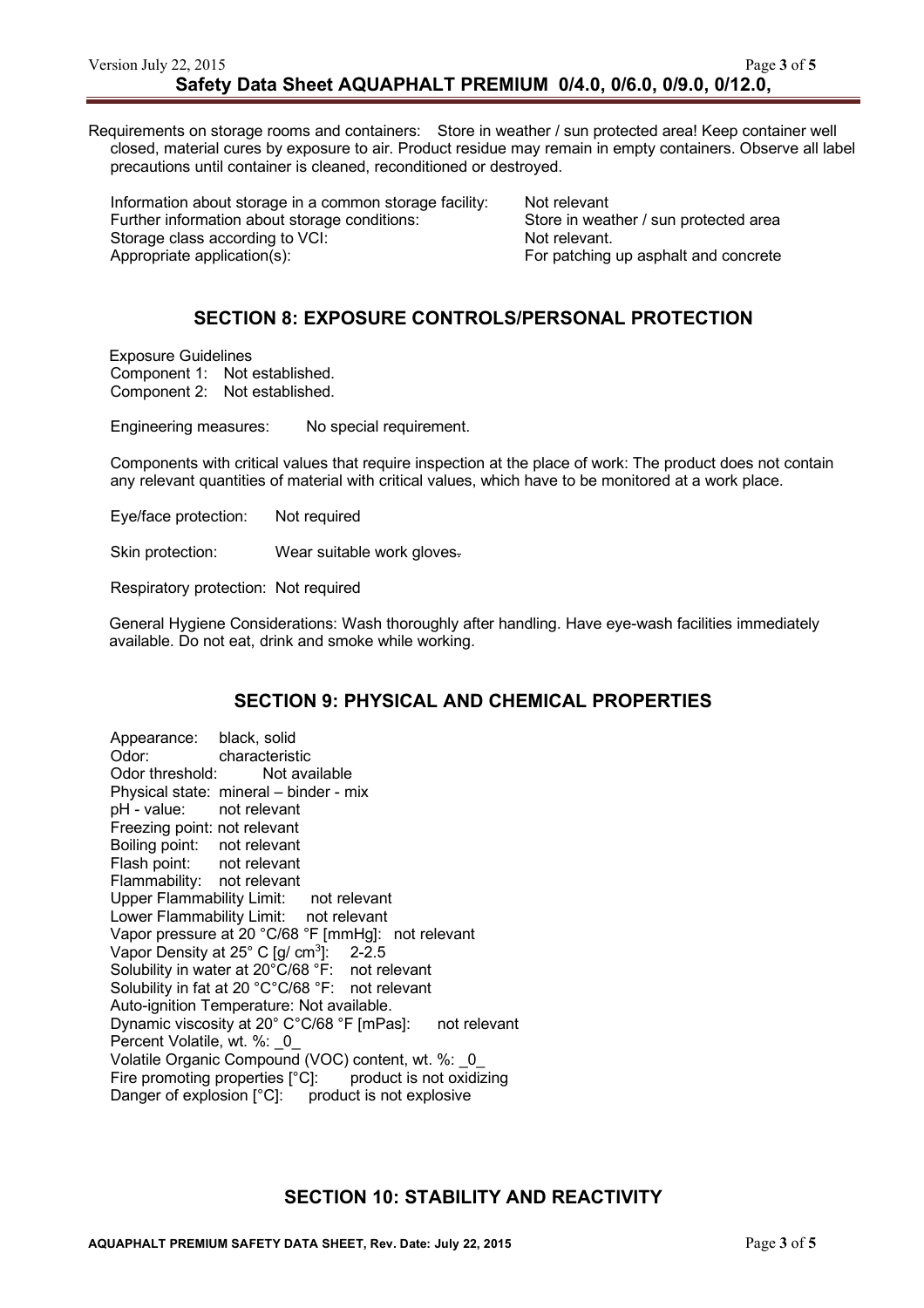Stability: Stable. Incompatible Materials: not relevant<br>
Possibility of Hazardous Reactions: Will not occur Possibility of Hazardous Reactions: Will not occur.<br>Hazardous Decomposition Products: Not relevant Hazardous Decomposition Products:

Conditions to avoid: Keep away from heat, sparks and flames.

#### **SECTION 11: TOXICOLOGICAL INFORMATION**

No adverse effects are expected if this product is handled in accordance with this Safety Data Sheet and the product label. Symptoms or effects that arise when the product is mishandled or overexposure occurs are:

ACUTE EFFECTS:

The product is classified as not acute toxic.

CHRONIC EFFECTS:

The product is classified as not sub-acute respectively chronically toxic.

Corrosive or irritant effect or sensitization: The product is classified as not irritating or sensitizing.

| Likely Routes of Exposure: | Eye contact, skin contact.                                                                        |
|----------------------------|---------------------------------------------------------------------------------------------------|
| Eye:                       | Causes mild/moderate irritation (tears, blurred vision and redness).                              |
| Skin:                      | Prolonged exposure may cause moderate skin irritation. May cause<br>drying/defatting of the skin. |
| Ingestion:                 | Not likely to be toxic but may cause irritation of the mouth, throat and stomach.                 |
| Inhalation:                | Not relevant                                                                                      |

Medical Conditions Aggravated By Exposure:

May cause more significant skin irritation in people with pre-existing skin conditions.

## **SECTION 12: ECOLOGICAL INFORMATION**

Mobility in Environment: Not relevant.

Persistence/ Degradability: Not relevant.

Bioaccumulation/ Accumulation: Not relevant.

Further negative effects: There are no negative effects known.

## **SECTION 13: DISPOSAL CONSIDERATIONS**

Disposal: Dispose of in accordance with federal, state and local regulations. \* Packaging: Packaging can be reused or recycled after cleaning. Note local restrictions. \*

# **SECTION 14: TRANSPORT INFORMATION**

| UN number                    | Not applicable |
|------------------------------|----------------|
| UN Proper shipping name      | Not applicable |
| Transport Hazard class(es)   | Not applicable |
| Packing group, if applicable | Not applicable |
| Marine pollutant (Y/N)       | Not available  |
| Special precautions:         | Not available  |

**AQUAPHALT PREMIUM SAFETY DATA SHEET, Rev. Date: July 22, 2015** Page **4** of **5** US DOT (ground) Proper Shipping Description: This product is not regulated for shipping by US DOT.